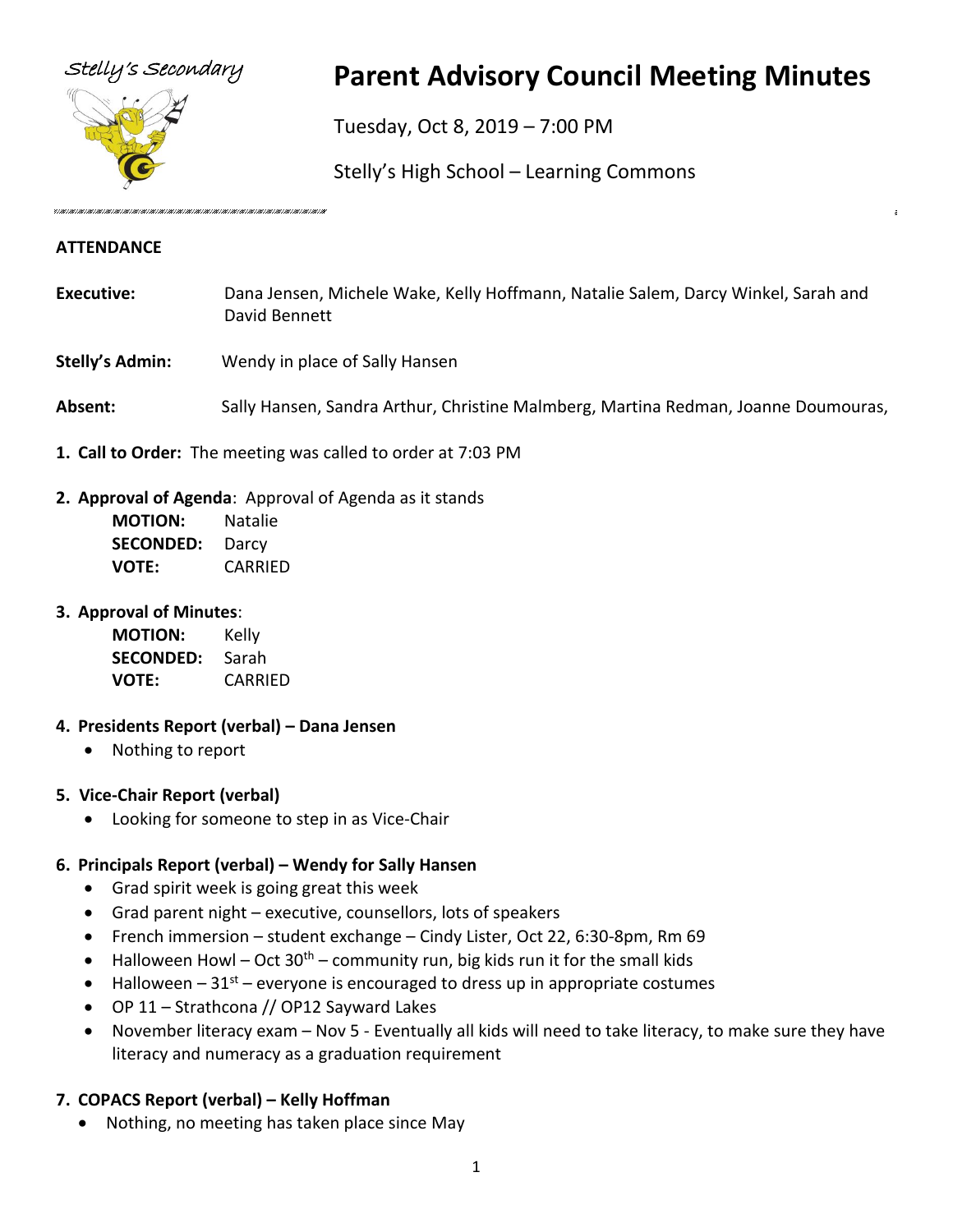## **8. Canadian Parents for French (CPF) Report (verbal) – Sandra Arthur**

Canadian Parents for French were delighted to meet with Sally and Cindy Lister to discuss potential activities and support that CPF may offer to SD63 and Ecole Stelly's. This year, our school district is aiming at key focused events for our teaching and learning community, less yet more in-depth with a clear thoughtful purpose for all our extra-curricular/pro-d offerings. Events are carefully selected and spread out evenly over the year.

- CPF Saanich is currently running its annual membership drive. CPF encourage families to join CPF Saanich for \$25 per year. 80% of funding is returned to Saanich to spend in SD63. Learn more here: <https://cpf.ca/en/member-registration-and-renewal>

- CPF will not be running the magazine drive as the company has gone out of business. We intend to repeat the popular maple syrup fundraiser in the spring.

- A list of CPF events will be shared with the SD63 French Advisory Committee meeting on 30 October. Representatives of each school will be able to select and commit to supporting CPF initiatives that align with the district's new focus and calendar of events.

- CPF Saanich will be hosting a private French Cooking Class workshop on 23 November, open to high school students. CPF members will receive information first and any remaining places will be promoted to students at Stelly's.

- The French public speaking contest/CPF's Concours d'art oratoire is being suggested to Stelly's students. Cindy Lister will be liaising directly to discuss further. Semi-final judging would take place at Bayside and those semi-final winners would have the chance to travel to Vancouver to participate in BC & Yukon finals. Grade 12 winners will be selected to travel to Ottawa to attend the Country-wide finals with the opportunity to win cash/scholarship prizes. Full details about this event can be found on the [cpf.ca](http://cpf.ca/) website. - CPF will be providing Cindy Lister with a list of Francophone contacts who will initially be invited to meet and present to Middle School students. If the workshops prove a success, Cindy will recommend to the FI

Career/Planning program at Stelly's.

- FI K/12 Gift Exchange Celebration. Cindy Lister will be arranging this popular event for 2020. More updates to follow.

- CPF BC & Yukon were delighted to announce TWO winners for the annual Bouquet de Merci is an award of recognition of the contribution by an individual or an association to the goals of Canadian Parents for French. Saanich nominated a special teacher in SD63, and we were proud to learn that Cindy Lister was one of the 2019 winners in BC & Yukon! Specifically, a winning person will have been identified to have: +To promote the best possible types of French language learning opportunities.

+To establish and maintain effective communication between interested parents' educational and governmental authorities responsible for the provision of French language learning opportunities. +To provide educational opportunities for young Canadians to learn and use the French language.

- The CPF Fall magazine is now available online: [https://cpf.ca/en/membership/cpf-magazine/](https://cpf.ca/en/membership/cpf-magazine/?fbclid=IwAR3-oZ3oGqSDbk5i2_pITclo-HHEibFrUzTrAa--H8UWDVTOCkNtmMUDcLQ)

In this issue, we focus on Back to School and resources to help you and your kids through the new school year. You will also find a recap of activities that happened during the summer, including Concours and events related to the 50th anniversary of the Official Languages Act. CPF Magazine is a publication dedicated to painting a picture of French second language issues from across the country

## **9. Treasurer's Report – Kelly Hoffman**

•

## **10. Funding Requests – Kelly Hoffman**

- 1. Stelly's After Grad has asked for \$2000
- $\circ$  SUMMARY discussion, motion and moved by all to approve this request and \$2,000 to come out of general account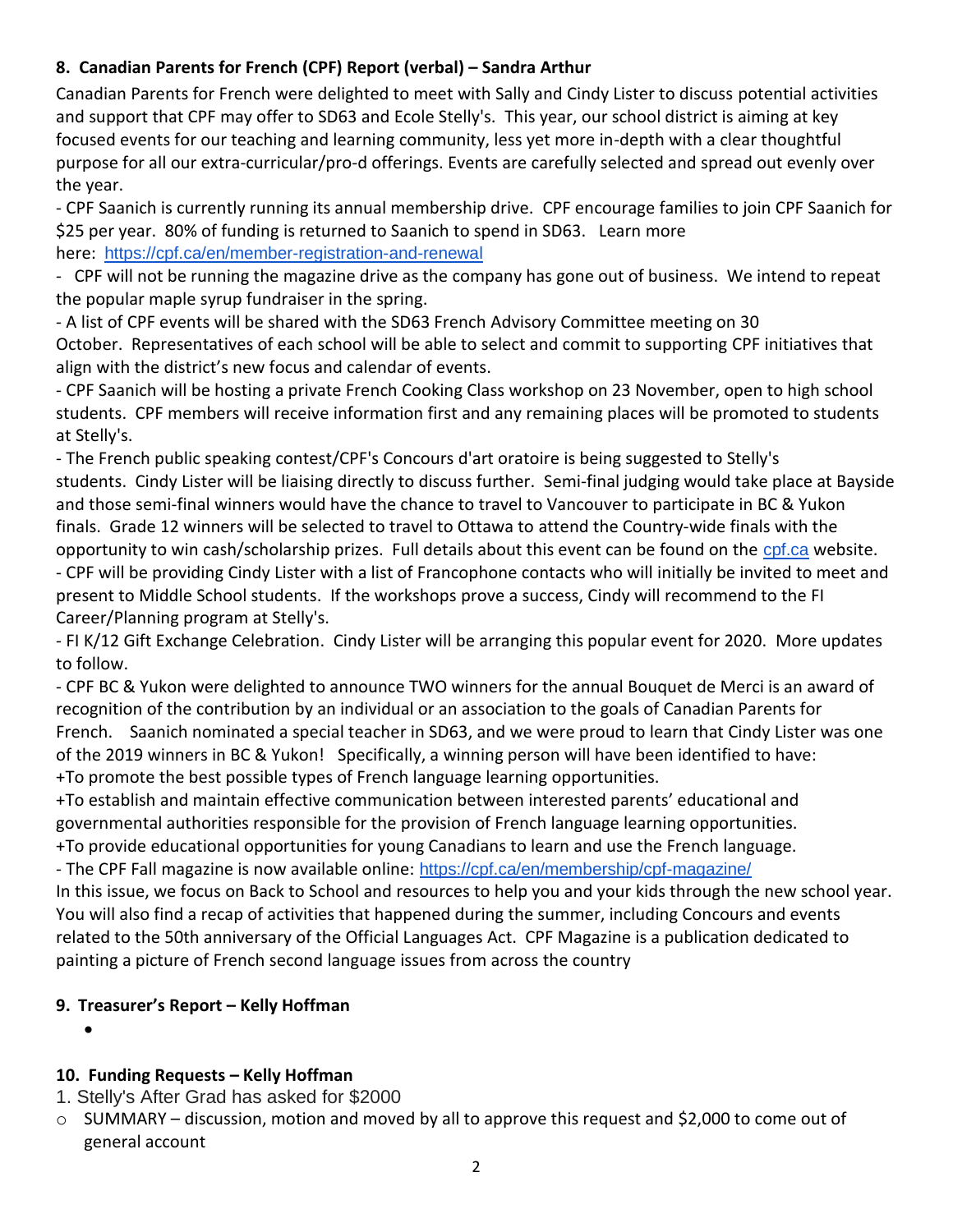#### **VOTE: APPROVED**

- 2. Stelly's breakfast program has asked for \$1500
- $\circ$  SUMMARY discussion, motion and approved by all to approve this request and \$1,500 to come out of gaming account

## **VOTE: APPROVED**

3. Jon Siebert has asked for \$630 for Marine Aquarium (Science 9, Science 10, Biology 11 & Marine Biology 11)

 $\circ$  SUMMARY – discussion, motion and approved by all to approve this request and \$630 to come out of general account

## **VOTE: APPROVED**

4. Jon Siebert has asked for \$100 towards a Plumber Endoscope with a 40ft connector used to connect to laptop. Used in Biology 11 & Marine Biology 11 (a cheaper alternative to a GoPro)

 $\circ$  SUMMARY – discussion, motion and approved by all to approve this request and \$100 to come out of general account

## **VOTE: APPROVED**

- 5. Ryan Braun has asked for \$10,000 + \$2500 from fair profits for athletic fees & uniform replacement
- $\circ$  discussion, motion and approved by all to approve this request and \$10,000 to come out of gaming account, and \$2,500 to come out of general account

#### **VOTE: APPROVED**

6. Ryan Braun / Norbert Ziegler have asked for \$1000 from fair profits to repair / replace food booth fridges / freezers

 $\circ$  SUMMARY – discussion, motion and approved by all to approve this request and \$1,000 to come out of general account

#### **VOTE: APPROVED**

7. Norbert Ziegler has asked for \$3200 to purchase wind breakers with Stelly's logo for marching band as a winter uniform (Sidney Sparkles parade & whatever events come up in the winter months)

o SUMMARY – discussion, motion and approved by all to approve this request and \$3,200 to come out of general account

## **VOTE: APPROVED**

8. Norbert Ziegler has asked for \$500 to purchase t-shirts with Stelly's logo for summer (warmer months) for marching band in the parades

 $\circ$  SUMMARY – discussion, motion and approved by all to table this request to later in the school year **VOTE: TABLED**

9. Norbert Ziegler has asked for \$2500 to put towards the MPR curtains seeing as the cost has been raised by \$6000. Additional funds are also coming from various sources

o SUMMARY – discussion, motion and approved by all to table this request to later in the school year once we know the current full funding status

## **VOTE: TABLED**

10. Integration Support Team is asking for \$2000 towards field trips & transportation for community access & life skill development for students with special needs. The team has limited funding in the student services budget where some additional funding is available